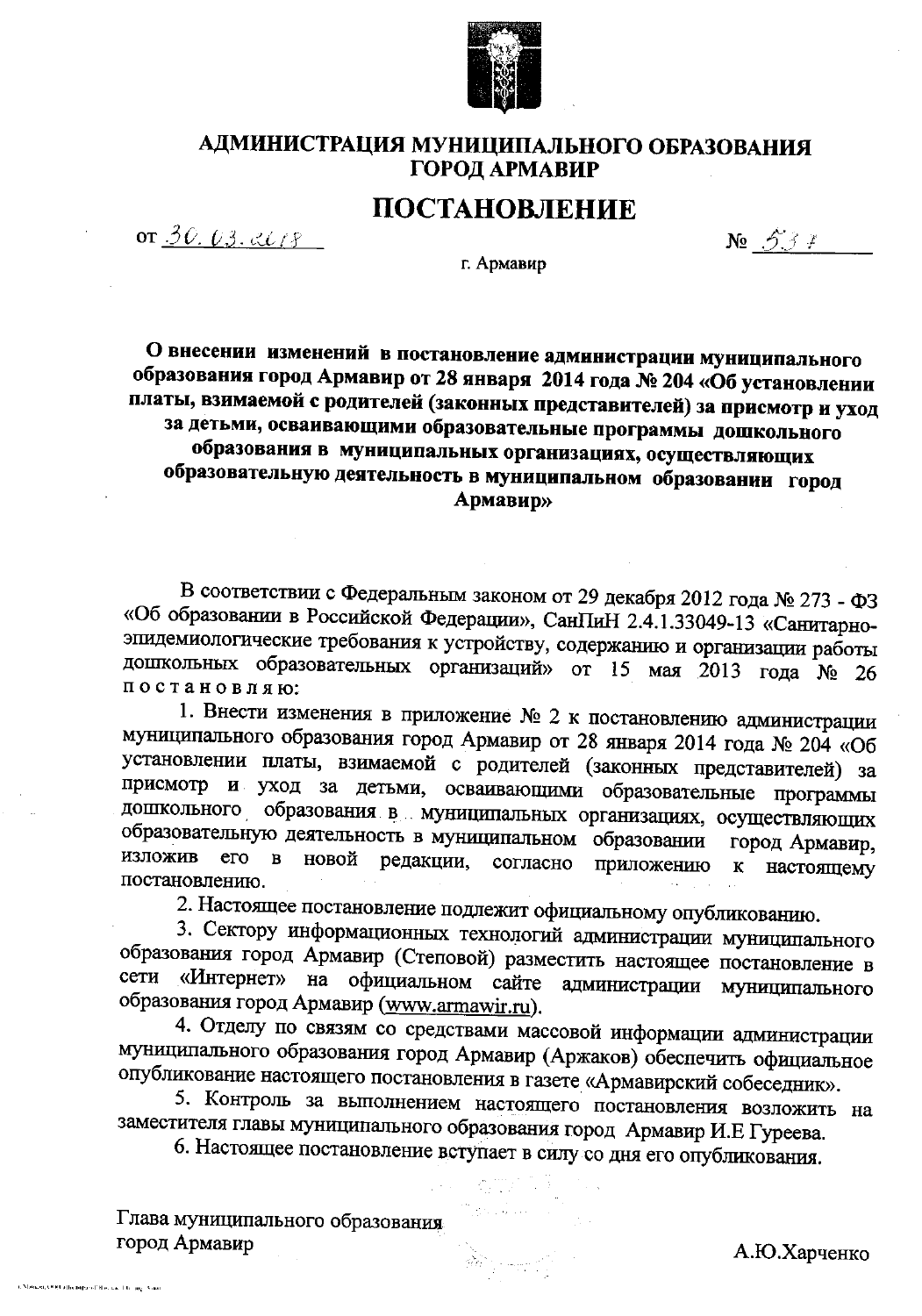## **ПРИЛОЖЕНИЕ**

к постановлению администрации муниципального образования город Армавир or 30.03  $208$  No  $537$ 

## «ПРИЛОЖЕНИЕ № 2

# **УТВЕРЖДЕН**

постановлением администрации муниципального образования город Армавир от 28 января 2014 года № 204 (в редакции постановления от 30.03. года № 537 администрации муниципального образования город Армавир)

## Порядок

# взимания платы с родителей (также законных представителей) за присмотр и уход за детьми, осваивающими образовательные программы дошкольного образования в муниципальных организациях, осуществляющих образовательную деятельность в муниципальном образовании город Армавир

#### 1. Общие положения

1.1. На основании Федерального закона от 29 декабря 2012 года №273-ФЗ «Об образовании в Российской Федерации», в целях упорядочения взимания и использования платы с родителей (законных представителей) за присмотр и уход за детьми, осваивающими образовательные программы дошкольного образования в муниципальном образовании город Армавир (далее родительская плата) определить порядок взимания родительской платы.

1.2. Настоящий порядок взимания и использования родительской платы, распространяется на муниципальные бюджетные **BCC**  $\mathbf{M}$ автономные дошкольные образовательные учреждения муниципального образования город Армавир (далее по тексту - ДОУ).

## 2. Родительская плата

2.1. Родительская плата в ДОУ является одним из источников доходной части каждого ДОУ.

2.2. Родительская плата в ДОУ устанавливается как ежемесячная плата на возмещение части затрат на обеспечение необходимых условий содержания и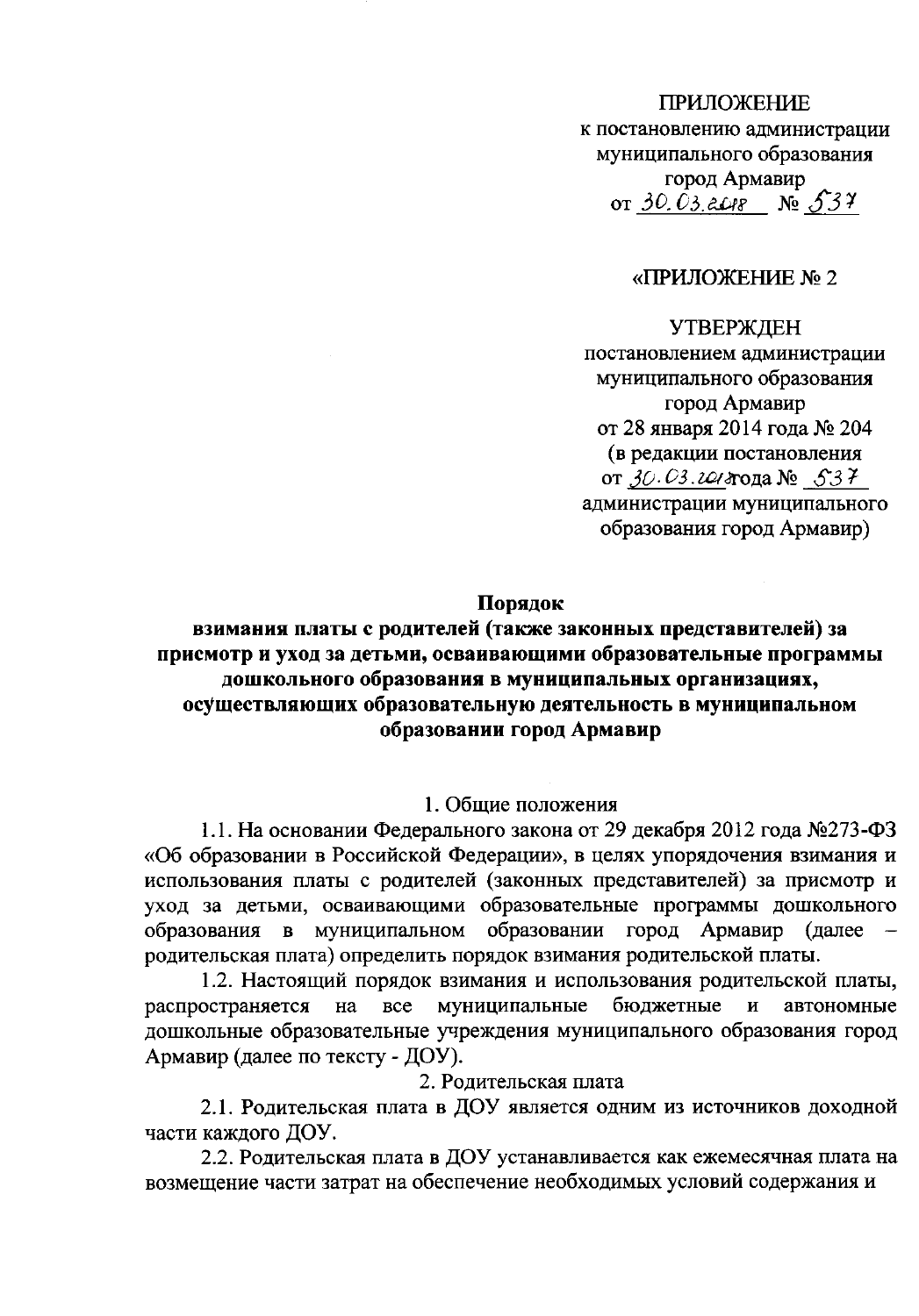развития детей, посещающих дошкольные учреждения (присмотр и уход за ребенком).

2.3. Размер родительской платы в ДОУ устанавливается управлением образования администрации муниципального образования город Армавир на основании методики ее расчета.

3. Порядок взимания родительской платы

3.1. Родительская плата в ДОУ взимается на основании договора между ДОУ и одним из родителей (законных представителей) ребенка, посещающего ДОУ.

3.2. Договор составляется в двух экземплярах, один из которых находится в учреждении, другой - у родителей (законных представителей). Учет договоров ведется ДОУ самостоятельно.

Руководитель  $3.3.$ ЛОУ предоставляет родителям (законным представителям) информацию об учреждении в соответствии с приказом Министерства финансов РФ от 21 июля 2011 года № 86 н "Об утверждении порядка предоставления информации государственным (муниципальным) учреждением, ее размещения на официальном сайте в сети Интернет и ведения указанного сайта".

3.4. Начисление родительской платы в ДОУ производится в первый рабочий день месяца, следующего за отчетным согласно календарному графику работы ДОУ и табелю учета посещаемости детей за предыдущий месяц.

3.5. Для оплаты родителям (законным представителям) выписывается квитанция, в которой указывается общая сумма родительской платы с учетом дней посещения ребенка в месяц.

3.6. Родительская плата вносится родителями по выданным квитанциям путем безналичного перечисления на лицевой счет каждого ДОУ через кредитные учреждения до 10 числа каждого месяца.

3.7. Родители (законные представители) оплачивают весь период нахождения ребенка в списках ДОУ. Родительская плата не взимается при непосещении ребенком ДОУ по уважительной причине. Уважительными причинами непосещения ребенком ДОУ являются:

- период болезни ребенка (свыше трех дней подряд);

- санаторно-курортное лечение;

- рекомендации врача о временном ограничении посещения ДОУ (не более 14 календарных дней);

- карантин в ДОУ;

- отпуск родителей (законных представителей), предусмотренный Трудовым кодексом Российской Федерации на основании заявлений родителей (законных представителей).

Уважительная причина подтверждается соответствующим документом (справкой, заявлением). В этих случаях взимание родительской платы осуществляется за фактические дни посещения. В случае отсутствия ребенка в ДОУ без уважительных причин, родительская плата за содержание ребенка в ДОУ взимается в полном объеме.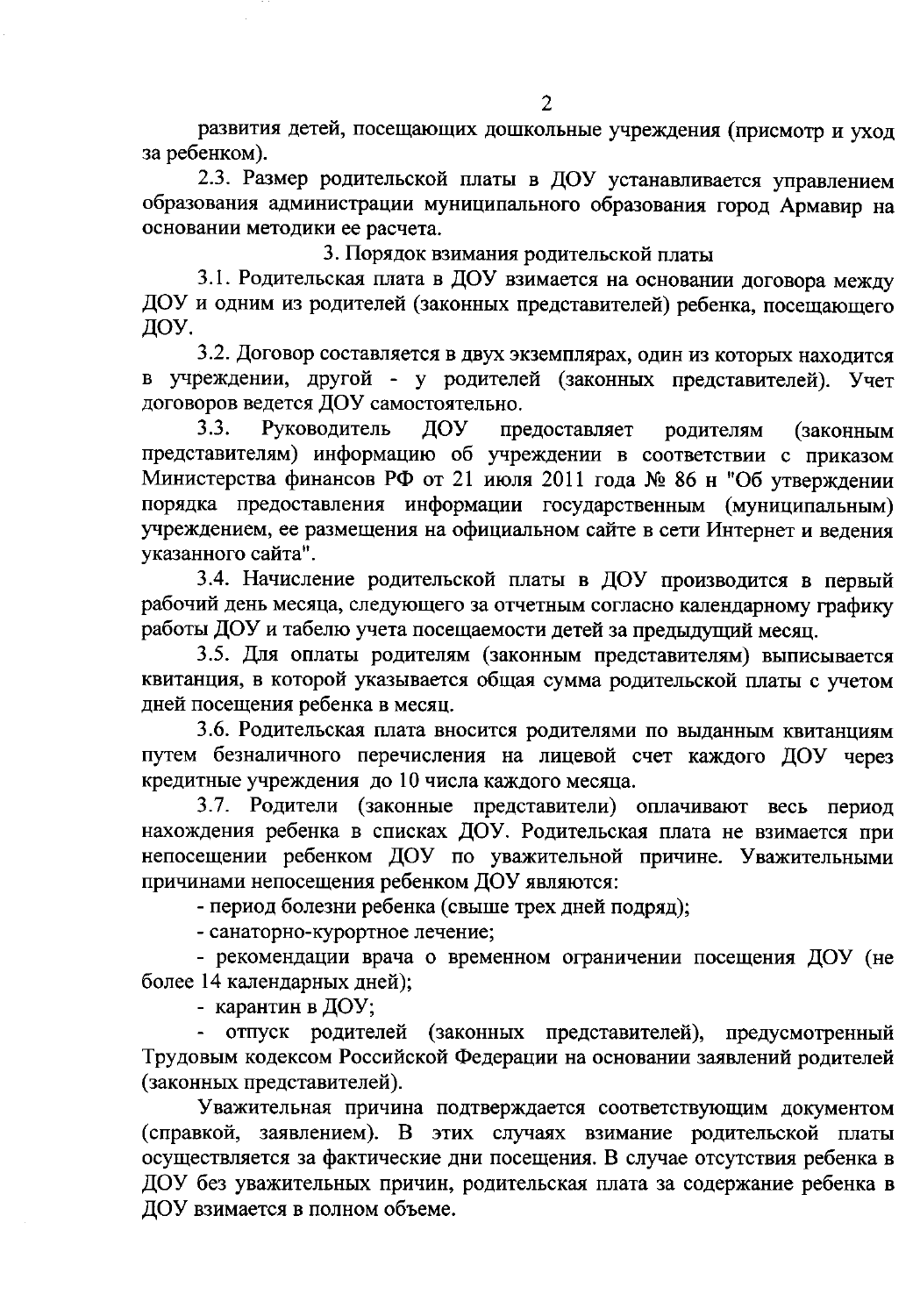сообщения родителями случае несвоевременного  $\mathbf{B}$ (законными представителями) об отсутствии ребенка в ДОУ по уважительным причинам, родительская плата за содержание ребенка в ДОУ засчитывается в течение последующих трех дней.

3.8. В случае выбытия ребенка из ДОУ, возврат сумм родителям (законным представителя) производится по заявлению на основании приказа заведующего дошкольным учреждением через кредитную организацию, расположенную на территории муниципального образования город Армавир.

3.9. Внесенная родительская плата за дни непосещения ребенком ДОУ учитывается за следующий месяц или подлежит возврату по письменному желанию родителей (законных представителей). Днями непосещения по уважительной причине считаются дни, после уведомления родителями (законными представителями) ( в письменной или устной форме, по телефону) администрации ДОУ о невозможности посещения ребенком ДОУ по причине болезни, санаторно- курортного лечения ребенка, отпуска родителей, подтвержденных соответствующими документами.

3.10 Возврат родительской платы осуществляется по письменному заявлению одного из родителей (законных представителей) на их лицевой счет.

3.11. При окончании финансового года возможно предварительное взимание родительской платы за текущий месяц (декабрь).

3.12. В случае непоступления оплаты за содержание ребенка в ДОУ более двух месяцев подряд в указанный срок к родителям (законным определенные действующим применяются меры, представителям) (законными родителями законодательством  $\overline{\mathbf{H}}$ договором между представителями) и администрацией ДОУ,

3.13. Ответственность за своевременное поступление родительской платы за уход и присмотр за детьми в ДОУ возлагается на его руководителя.

3.14. В случае поступления денежных средств за уход и присмотр за детьми в ДОУ не в полном объеме в первоочередном порядке финансируются расходы по организации питания детей.

4. Порядок предоставления льгот.

4.1. Льготы по родительской плате в ДОУ, установлены настоящим предоставляются родителям (законным (приложение) и Положением представителям) при наличии документов, подтверждающих право на их получение.

4.2. Льгота по родительской оплате за содержание ребенка в ДОУ предоставляется приказом руководителя ДОУ на основании заявления родителя (законного представителя). К заявлению родитель (законный представитель) прилагает документы, подтверждающие наличие права на льготу.

4.3. В случае, если документы, подтверждающие право на предоставление льгот, не представлены родителями (законными представителями) в течение десяти календарных дней с момента поступления ребенка в ДОУ или по окончании предшествующего календарного года, предоставление льготы по родительской плате прекращается. Если данные документы были представлены